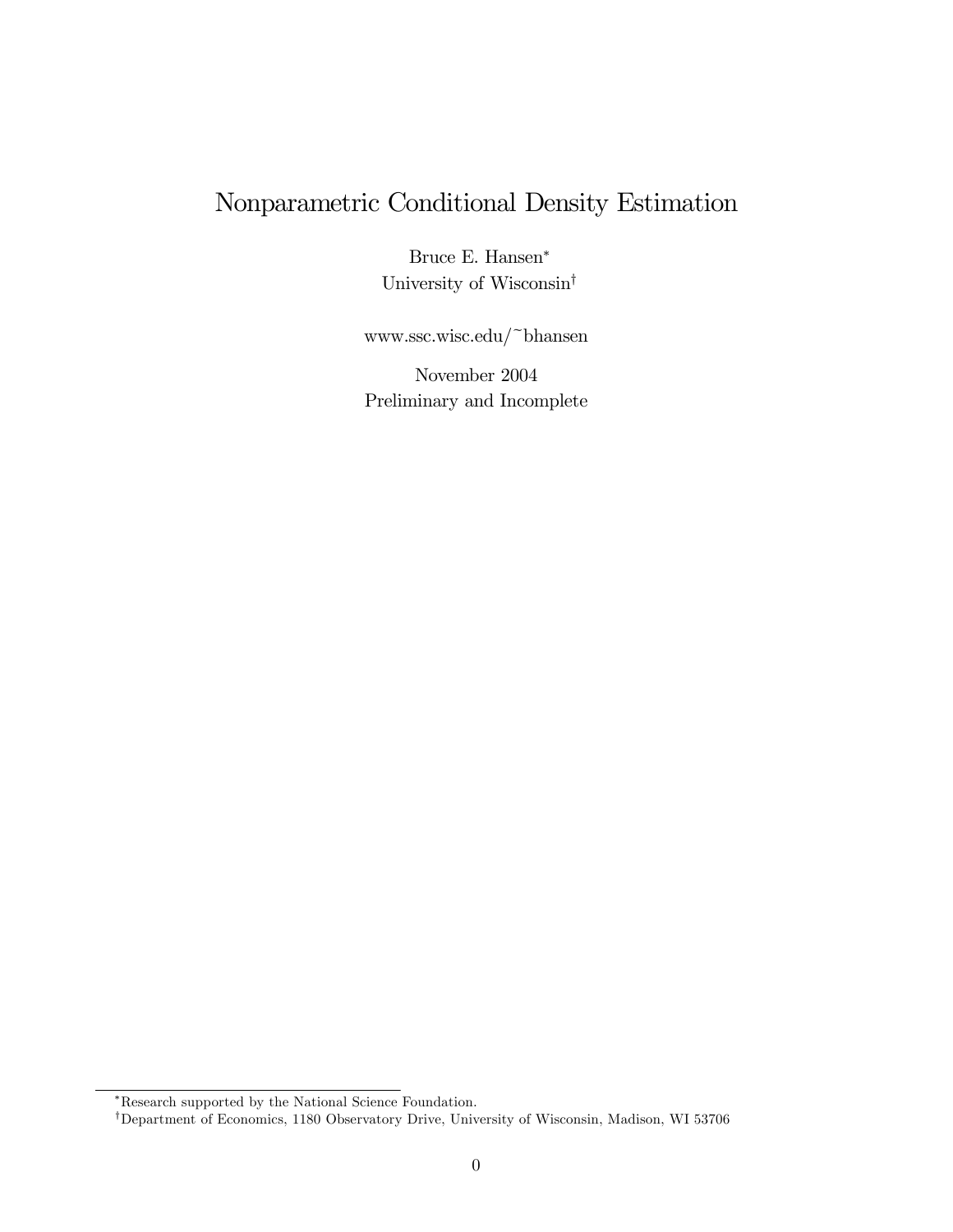#### 1 Introduction

Conditional density functions are a useful way to display uncertainty. This paper investigates nonparametric kernel methods for their estimation. The standard estimator is the ratio of the joint density estimate to the marginal density estimate. Our proposal is to instead use a two-step estimator, where the first step consists of estimation of the conditional mean, and the second step consists of estimating the conditional density of the regression error. If most of the dependence is captured by the conditional mean, the second step will require less smoothing, thereby reducing estimation variance.

Conditional density estimation was introduced by Rosenblatt (1969). A bias correction was proposed by Hyndman, Bashtannyk and Grunwald (1996). Fan, Yao and Tong (1996) proposed a direct estimator based on local polynomial estimation; see also Section 6.5 of Fan and Yao (2003). Bandwidth selection rules have been proposed by Bashtannyk and Hyndman (2001), Fan and Yim (2004), and Hall, Racine and Li (2004). The related problem of conditional distribution estimation is examined in Hall, Wolff and Yao (1999). Other papers have used conditional density estimates as an input to other problems, including Robinson (1991), Tjostheim (1994), Polonik and Yao (2000) and Hyndman and Yao (2002).

Our two-step conditional density estimator is partially motivated by the two-step conditional variance estimator of Fan and Yao (1998). They showed that two-step estimation is asymptotically efficient since the first-step conditional mean estimate does not affect the asymptotic distribution of the secondstep variance estimator. We show here that this property also applies to conditional density estimation.

Our analysis is confined to the case of a real-valued conditioning variable. The generalization to the case of vector-valued conditioning variables should be straightforward, so long as the conditioning set for the conditional mean and conditional density are identical. However, if the conditional density of the regression error has a reduced conditioning set relative to the conditional mean, the analysis changes. (For example, if the conditional mean has two variables and the conditional error density only one.) In this case the second-step estimator may not be asymptotically independent of the first-step. More importantly, it appears that the two-step estimator may achieve an improved convergence rate relative to the conventional direct estimator. This analysis is more involved and remains to be completed.

Our two-step estimator could also be generalized to three steps, where an intermediate step estimates the conditional variance. We expect the qualitative analysis to be similar, and conjecture that there will be further improvements in estimation efficiency. This work remains to be completed.

Furthermore, our discussion is based on local average estimates. Alternatively, the mean, variance, or density can be estimated using local linear estimators. This should be explored, as local linear estimators have better bias properties than local averages (and thus have improved efficiency) when there is non-trivial dependence. Other than changes in the bias expressions, however, we expect that no important changes will arise in the theory. Again, this work remains to be completed.

The organization of the remainder of the paper is as follows. Section 2 introduces the framework, Section 3 the one-step estimator, Section 4 the new two-step estimator, and Section 5 compares their asymptotic biases. Section 6 discusses cross-validation for bandwidth selection. Section 7 presents simulation evidence, and Section 8 an application to U.S. GDP. Proofs are presented in the Appendix.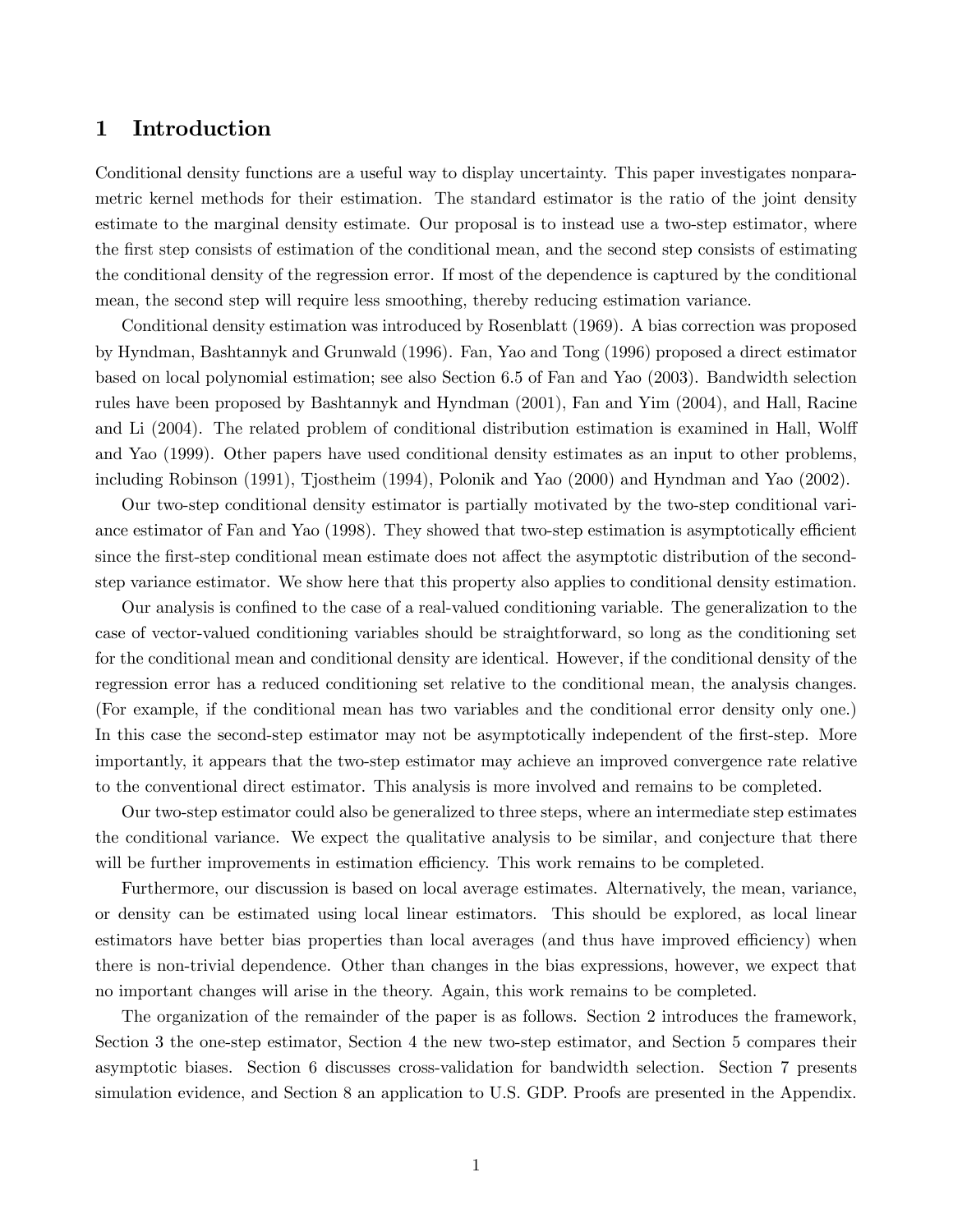#### 2 Framework

The observables  $\{Y_i, X_i\}$  in  $R \times R$  are strictly stationary and strong mixing. Let  $f(y, x)$  and  $f(y | x)$ denote the joint and conditional density functions, and let  $f(x)$  denote the marginal density of  $X_i$ . The goal is estimation of  $f(y | x)$ .

Our estimators will be based on kernel regression. Let  $K(x): R \to R$  denote a bounded symmetric kernel function and set  $\sigma_K^2 = \int_R u^2 K(u) du$  and  $R(K) = \int_R K(u)^2 du$ . For a bandwidth h let  $K_h(u) =$  $h^{-1}K(u/h)$ . Define the derivatives

$$
f^{(r)}(x) = \frac{\partial^r}{\partial x^r} f(x)
$$
  

$$
f_{(s)}^{(r)}(y \mid x) = \frac{\partial^{r+s}}{\partial y^r \partial x^s} f(y \mid x).
$$

#### 3 One-Step Estimator

Let  $h_1$  and  $h_2$  be bandwidths. Standard kernel estimators of  $f(y, x)$ ,  $f(x)$  and  $f(y | x)$  are

$$
\tilde{f}(y,x) = \frac{1}{n} \sum_{i=1}^{n} K_{h_2} (x - X_i) K_{h_1} (y - Y_i)
$$

$$
\tilde{f}(x) = \frac{1}{n} \sum_{i=1}^{n} K_{h_2} (x - X_i)
$$

and

$$
\tilde{f}(y \mid x) = \frac{\tilde{f}(y, x)}{\tilde{f}(x)} = \frac{\sum_{i=1}^{n} K_{h_2} (x - X_i) K_{h_1} (y - Y_i)}{\sum_{i=1}^{n} K_{h_2} (x - X_i)}
$$

.

Asymptotic approximations show that it it optimal for estimation of  $f(y | x)$  to set  $h_1 = c_1 n^{-1/6}$ and  $h_2 = c_2 n^{-1/6}$  for  $c_1 > 0$  and  $c_2 > 0$ . Under standard regularity conditions the conditional density estimator has the asymptotic distribution

$$
n^{-2/6} \left( \tilde{f}\left(y \mid x\right) - f\left(y \mid x\right) \right) \rightarrow^{d} N\left(\theta_1, \sigma_1^2\right)
$$

where

$$
\theta_1 = \frac{\sigma_K^2}{2\sqrt{c_1 c_2}} \left( c_1^2 f^{(2)}(y \mid x) + c_2^2 f_{(2)}(y \mid x) + 2c_2^2 f_{(1)}(y \mid x) f^{(1)}(x) \right)
$$

and

$$
\sigma_1^2 = \frac{R(K)^2 f(y \mid x)}{c_1 c_2 f(x)}.
$$

Observe that the rate of convergence is  $O(n^{-1/3})$ , the same as for bivariate density estimation. It slower than the  $O(n^{-2/5})$  rate obtained for univariate density estimation and bivariate regression.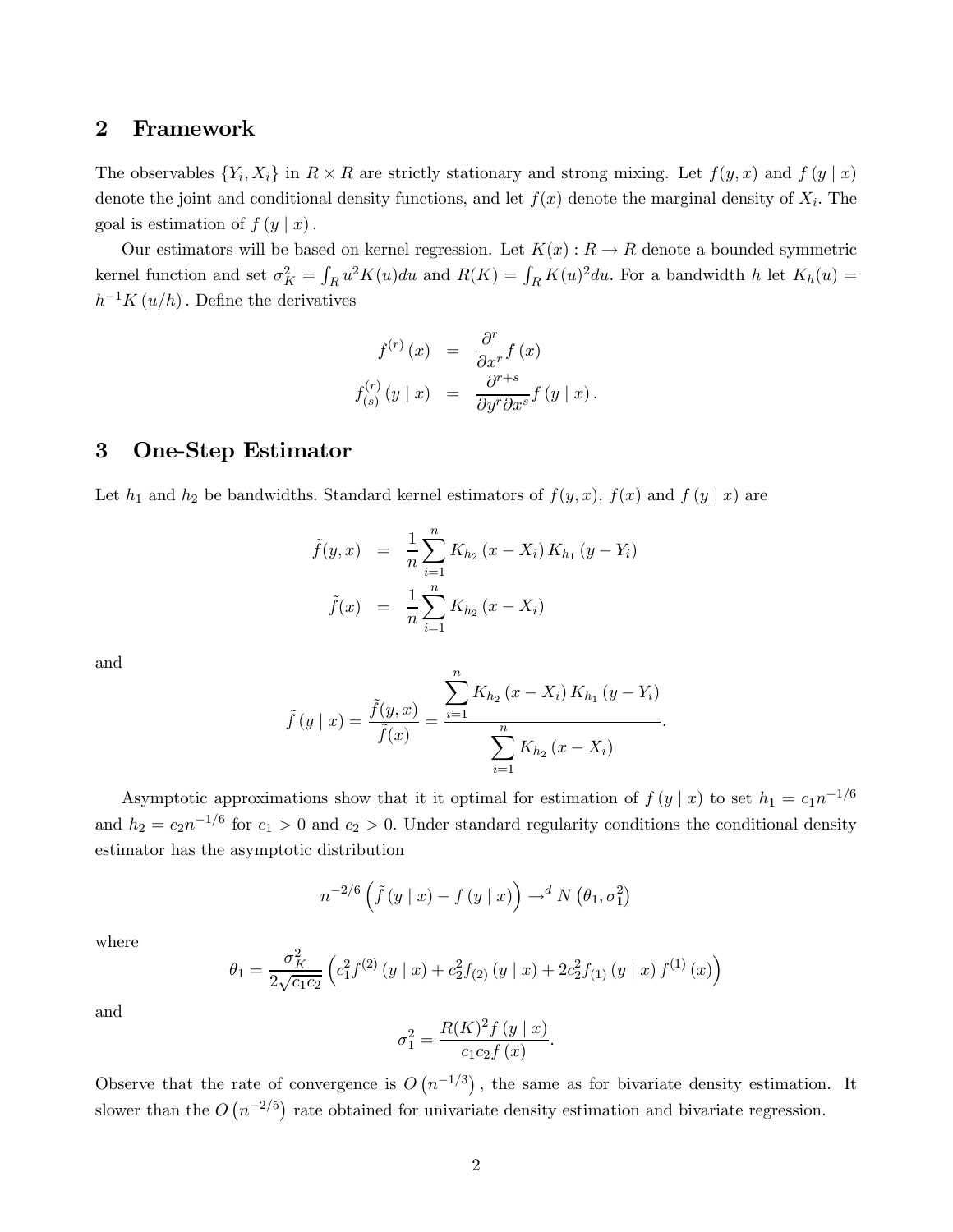## 4 Two-Step Estimator

Define the conditional mean

$$
m(x) = E(Y_i \mid X_i = x)
$$

so that

$$
Y_i = m(X_i) + e_i
$$

and  $e_i$  is a regression error. Letting  $g(e | x)$  denote the conditional density of  $e_i$  given  $X_i = x$ , we have the equivalence

$$
f(y | x) = g(y - m(x) | x).
$$

From this equation we can see that an alternative method for estimation of  $f$  is through estimation of  $g$  and  $m$ .

Let  $b_0$ ,  $b_1$  and  $b_2$  be bandwidths The Nadaraya-Watson estimator of  $m(x)$  is

$$
\hat{m}(x) = \frac{\sum_{i=1}^{n} K_{b_0} (x - X_i) Y_i}{\sum_{i=1}^{n} K_{b_0} (x - X_i)}
$$

with residuals

$$
\hat{e}_i = Y_i - \hat{m}(X_i).
$$

A second-stage estimator of  $g$  is

$$
\hat{g}(e \mid x) = \frac{\sum_{i=1}^{n} K_{b_2} (x - X_i) K_{b_1} (e - \hat{e}_i)}{\sum_{i=1}^{n} K_{b_2} (x - X_i)}.
$$

Together we obtain the two-step estimator

$$
\hat{f}(y \mid x) = \hat{g}(y - \hat{m}(x) \mid x) \n= \frac{\sum_{i=1}^{n} K_{b_2} (x - X_i) K_{b_1} (y - \hat{m}(x) - \hat{e}_i)}{\sum_{i=1}^{n} K_{b_2} (x - X_i)}.
$$

Assume that  $b_0 = a_0 n^{-1/5}$ ,  $b_1 = a_1 n^{-1/6}$  and  $b_2 = a_2 n^{-1/6}$ 

#### Theorem 1

$$
n^{-2/6} \left( \hat{f}(y \mid x) - f(y \mid x) \right) \rightarrow^{d} N \left( \theta_3, \sigma_3^2 \right)
$$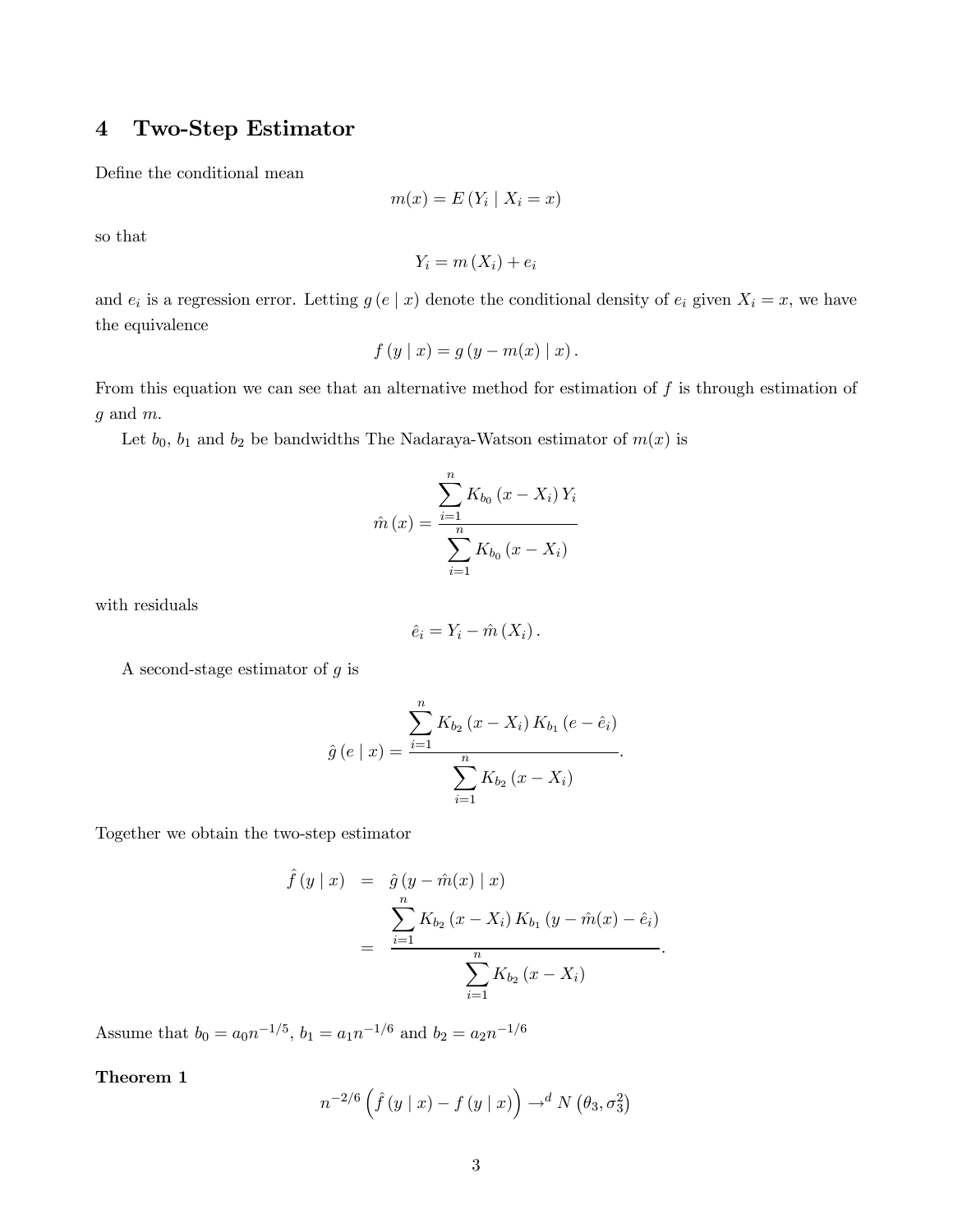where

$$
\theta_2 = \frac{\sigma_k^2}{2\sqrt{a_1 a_2}} \left( a_1^2 g^{(2)}\left(e \mid x\right) + a_2^2 g_{(2)}\left(e \mid x\right) + 2a_2^2 g_{(1)}\left(e \mid x\right) f^{(1)}\left(x\right) \right)
$$

with  $e = y - m(x)$  and

$$
\sigma_2^2 = \frac{R(K)^2 f(y \mid x)}{a_1 a_2 f(x)}.
$$

This result states that the asymptotic distribution of the two-step estimator is unaffected by the first estimation step. The bandwidth  $b_0$  does not enter the first-order approximation, and the distribution is the same as when the mean  $m(x)$  and errors  $e_i$  are known without estimation. This occurs because the conditional mean estimator  $\hat{m}(x)$  converges at the faster rate of  $O(n^{-2/5})$ .

In the special case that  $g(e | x) = g(e)$  does not depend on x, then it is optimal to set  $b_2 = \infty$ . In this case we find that the convergence rate improves to  $O(n^{-2/5})$ .

$$
n^{-2/5} \left( \hat{f}(y \mid x) - f(y \mid x) - \theta_2 \right) \to^d N(\theta_2, \sigma_2^2)
$$

## 5 Bias Comparison

Note that the scaled  $\hat{f}$  and  $\tilde{f}$  have differing biases. We can compare the latter by observing that

$$
f^{(2)} (y | x) = g^{(2)} (e | x)
$$
  

$$
f_{(1)} (y | x) = g_{(1)} (e | x) - g^{(1)} (e | x) m^{(1)} (x)
$$
  

$$
f_{(2)} (y | x) = g_{(2)} (e | x) - g^{(1)} (e | x) m^{(2)} (x) + g^{(2)} (e | x) (m^{(1)} (x))^{2}
$$

.

Therefore

$$
\theta_1 = \frac{\sigma_k^2 c_1^2}{2\sqrt{c_1 c_2}} g_{(2)}(e \mid x) + \frac{\sigma_k^2 c_2^2}{\sqrt{c_1 c_2}} \left( g_{(1)}(e \mid x) - g^{(1)}(e \mid x) m^{(1)}(x) \right) f^{(1)}(x) + \frac{\sigma_k^2 c_2^2}{2\sqrt{c_1 c_2}} \left( g^{(2)}(e \mid x) - g^{(1)}(e \mid x) m^{(2)}(x) + g^{(2)}(e \mid x) \left( m^{(1)}(x) \right)^2 \right)
$$

Unless  $m^{(1)}(x)=0, \theta_1$  has more components than  $\theta_2$ , and will typically be larger (for equal bandwidths). Thus  $\hat{f}$  has lower bias than  $\tilde{f}$ , enabling the selection of a larger bandwidth scale  $a_2$  for  $\hat{f}$ , than  $b_2$  for  $\tilde{f}$ , reducing variance and mean-squared-error.

#### 6 Bandwidth Selection

Fan and Yim (2004) and Hall, Racine and Li (2004) have proposed a cross-validation method appropriate for nonparametric conditional density estimators. In this section we describe this method and its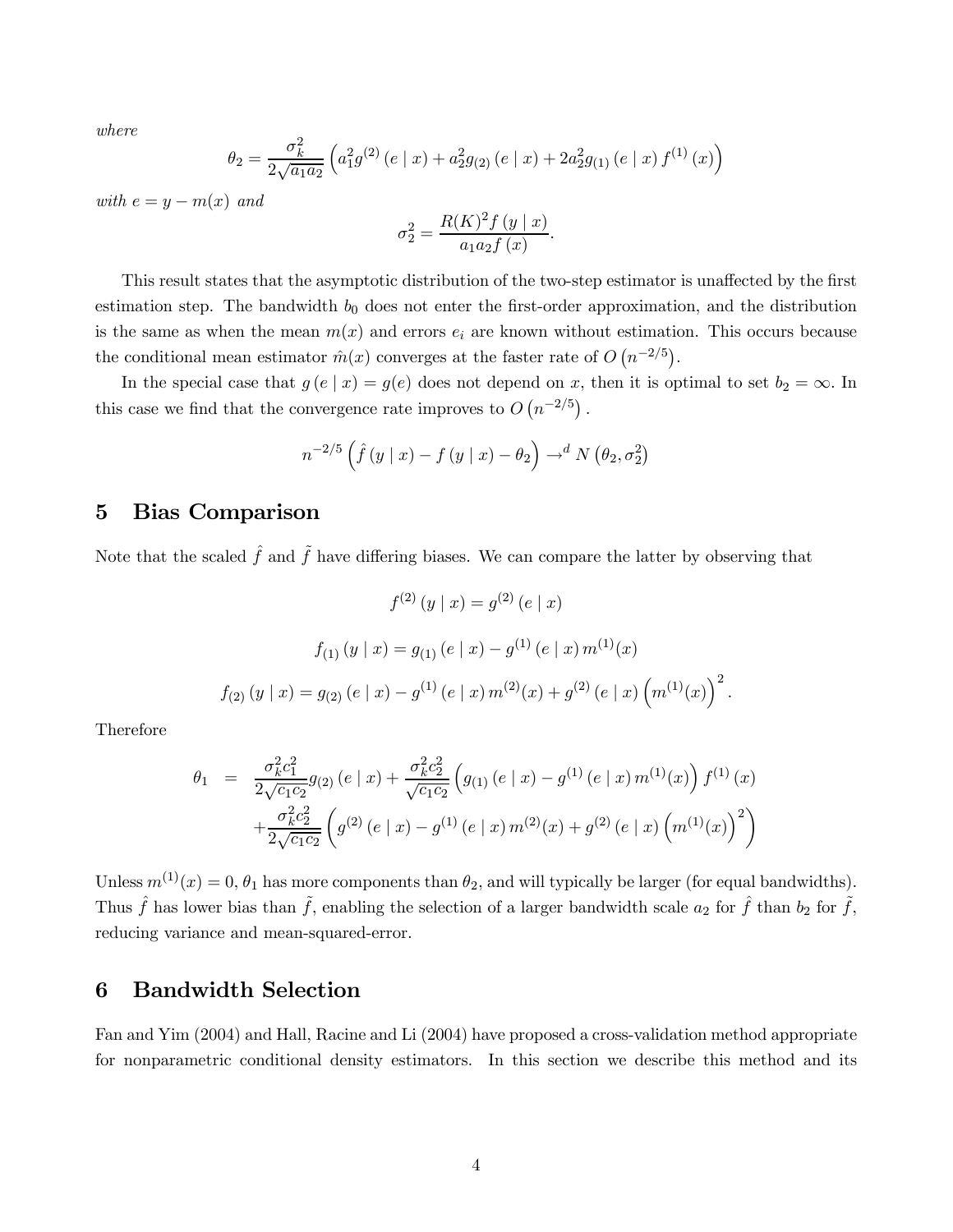application to our estimators. For an estimator  $\tilde{f}(y | x)$  of  $f (y | x)$  define the integrated squared error

$$
I = \int \int (\tilde{f}(y | x) - f (y | x))^{2} f(x) dy dx
$$
  
= 
$$
\int \int \tilde{f}(y | x)^{2} f(x) dy dx - 2 \int \int \tilde{f}(y | x) f(y | x) f(x) dy dx + \int \int f (y | x)^{2} f(x) dy dx
$$
  
=  $I_{1} - 2I_{2} + I_{3}.$ 

Note that  $I_3$  does not depend on the bandwidths and is thus irrely and.

Ideally, we would like to pick the bandwidths to minimize  $I$ , but this is infeasible as the function I is unknown. Cross-validation replaces it with an estimate based on the leave-one-out principle. Let  $\tilde{f}_{-i}(y | x)$  denote the estimator  $\tilde{f}(y | X)$  with observation i omitted. The cross-validation estimators of  $\mathcal{I}_1$  and  $\mathcal{I}_2$  are

$$
\hat{I}_1 = \frac{1}{n} \sum_{i=1}^n \int \tilde{f}_{-i} (y \mid X_i)^2 dy
$$
  

$$
\hat{I}_2 = \frac{1}{n} \sum_{i=1}^n \tilde{f}_{-i} (Y_i \mid X_i).
$$

We then define the cross-validation function as

$$
\hat{I} = \hat{I}_1 - 2\hat{I}_2.
$$

The cross-validated bandwidths are those which jointly minimize  $\tilde{I}$ .

For the one-step estimator these equal components equal

$$
\hat{I}_2 = \frac{1}{n} \sum_{i=1}^n \frac{\sum_{j \neq i} K_{h_2} (X_i - X_j) K_{h_1} (Y_i - Y_j)}{\sum_{j \neq i} K_{h_2} (X_i - X_j)}
$$

and

$$
\hat{I}_1 = \frac{1}{n} \sum_{i=1}^n \frac{\sum_{j \neq i} \sum_{k \neq i} K_{h_2} (X_i - X_j) K_{h_2} (X_i - X_k) \int K_{h_1} (y - Y_j) K_{h_1} (y - Y_k) dy}{\left(\sum_{j \neq i} K_{h_2} (X_i - X_j)\right)^2}
$$
\n
$$
= \frac{1}{n} \sum_{i=1}^n \frac{\sum_{j \neq i} \sum_{k \neq i} K_{h_2} (X_i - X_j) K_{h_2} (X_i - X_k) K_{\sqrt{2}h_1} (Y_k - Y_j)}{\left(\sum_{j \neq i} K_{h_2} (X_i - X_j)\right)^2},
$$

the second equality when  $K(u) = \phi(u)$ , the Gaussian kernel.

For the two-step estimator we suggest selecting the bandwidths in two steps. First, the bandwidth  $b_0$ may be selected by least-squares cross-validation. Second,  $(b_1, b_2)$  may be selected by using the method outlined above.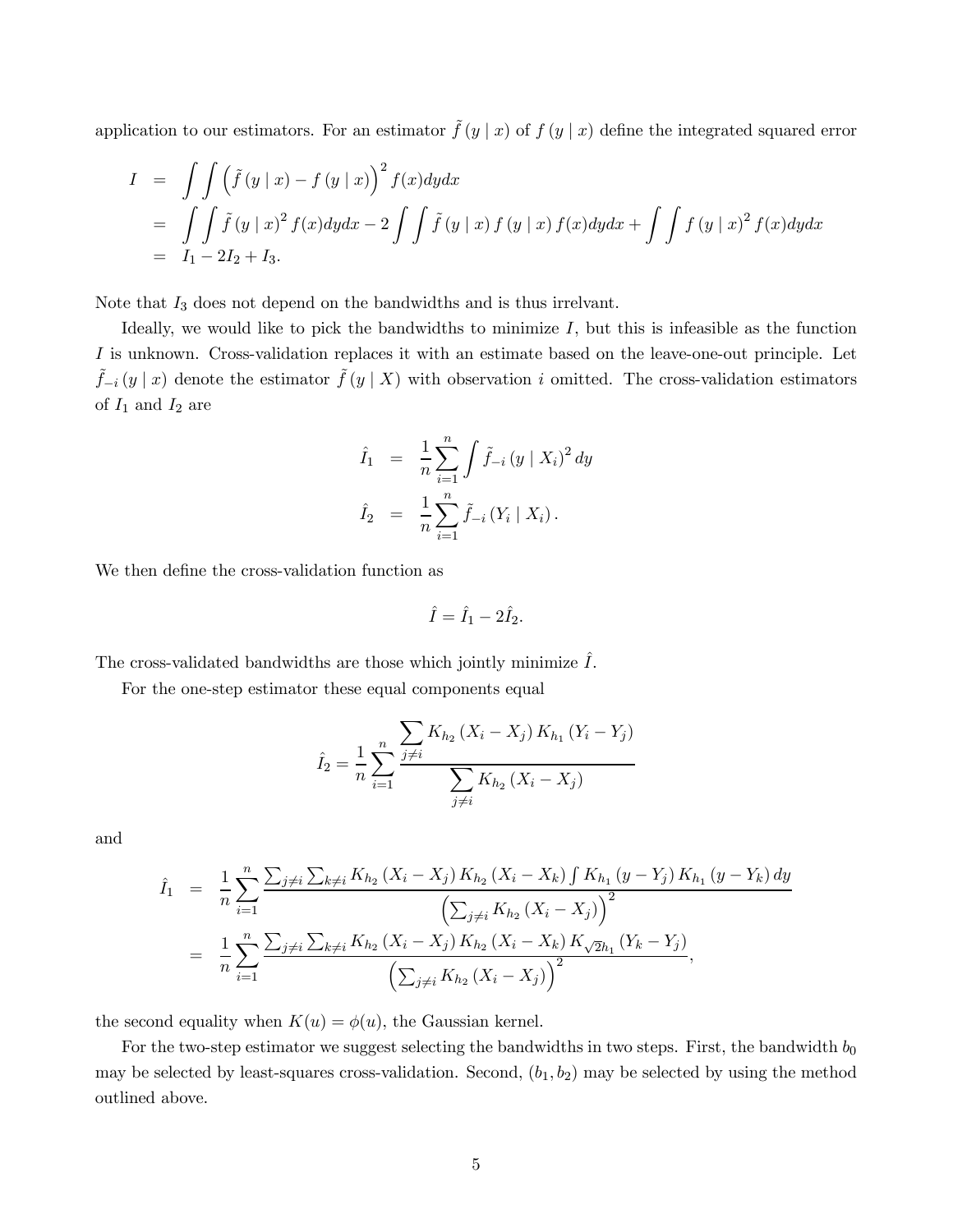### 7 Simulation Evidence

The performance of the nonparametric estimators were compared in a simple stochastic setting. The data are generated by the process

$$
x_i \sim N(0, 1)
$$
  

$$
y_i \mid x_i \sim N\left(\beta_1 x_i, \frac{1+\beta_2 x_i^2}{1+\beta_2}\right).
$$

1000 samples of size  $n = 100$  were generated. We vary  $\beta_1$  among 0.1, 1, and 2, and  $\beta_2$  among 0.1 and 1.

On each sample, the one-step estimator  $\tilde{f}(y | x)$  and two-step estimator  $\hat{f}(y | x)$  were calculated, using a Gaussian kernel. We measure accuracy by mean integrated squared error

$$
I(\tilde{f}) = 100 \times E \int \int (\tilde{f}(y \mid x) - f(y \mid x))^{2} f(x) dy dx
$$

where the integrals are approximated by a  $50 \times 50$  grid on  $(y, x)$ .

The estimators depend critically on the bandwidths  $h = (h_1, h_2)$  and  $b = (b_0, b_1, b_2)$ . For our first comparison, we use the infeasible oracle bandwidth. This is the bandwidth which minimizes the finite sample MISE. This enables a comparison of the estimation methods free of dependence on bandwidth selection methods.

For the two estimators Table 1 reports the MISE and the oracle bandwidths. The results are as expected. For the case of small conditional mean effect  $(\beta_1 = 0.1)$ , then the two estimators perform similarly in terms of MISE. However, if the conditional mean effect is non-trivial, then the two-step estimator  $\hat{f}$  has much smaller MISE. The reduction in MISE is as much as 50%.

Table 1 Mean Integrated Squared Error Using Oracle Bandwidth  $n = 100$ 

| $u = 100$ |             |                                                                                        |  |  |  |  |       |       |  |  |  |  |  |
|-----------|-------------|----------------------------------------------------------------------------------------|--|--|--|--|-------|-------|--|--|--|--|--|
|           | $\beta_2^-$ | $\left  I(f) \right  I(f) \left  h_1 \right  h_2 \left  b_0 \right $                   |  |  |  |  | $b_1$ | $b_2$ |  |  |  |  |  |
|           |             | $0.1 \mid 0.1 \mid 0.59 \quad 0.56 \mid .46 \quad 1.64 \mid 1.16 \quad .47 \quad 2.61$ |  |  |  |  |       |       |  |  |  |  |  |
|           |             | $1.0$   0.1   1.46 0.82   .57 .35   .38 .48 1.34                                       |  |  |  |  |       |       |  |  |  |  |  |
| $2.0\,$   |             |                                                                                        |  |  |  |  |       |       |  |  |  |  |  |
|           |             | $0.1$   1.0   1.18   1.18   1.44 0.66   8.49 1.44 0.66                                 |  |  |  |  |       |       |  |  |  |  |  |
| $1.0\,$   |             | $\mid 1.0 \mid 2.01 \mid 1.39 \mid .49 \mid .32 \mid .51 \mid .45 \mid .58$            |  |  |  |  |       |       |  |  |  |  |  |
| 2.0       | $1.0\,$     | 2.88 $1.57$   $.56$ $.20$   $.37$                                                      |  |  |  |  | .46   | .53   |  |  |  |  |  |

For our second comparison, we use data-dependent bandwidths. For the one-step estimator  $\tilde{f}$  we use the cross-validated bandwidth. For the two-step estimator  $\hat{f}$  we use sequential bandwidths. The bandwidth  $\hat{b}_0$  is selected by least-squares cross-validation for the mean, and  $(\hat{b}_1, \hat{b}_2)$  are selected by conditional density cross-validation using the estimated residuals.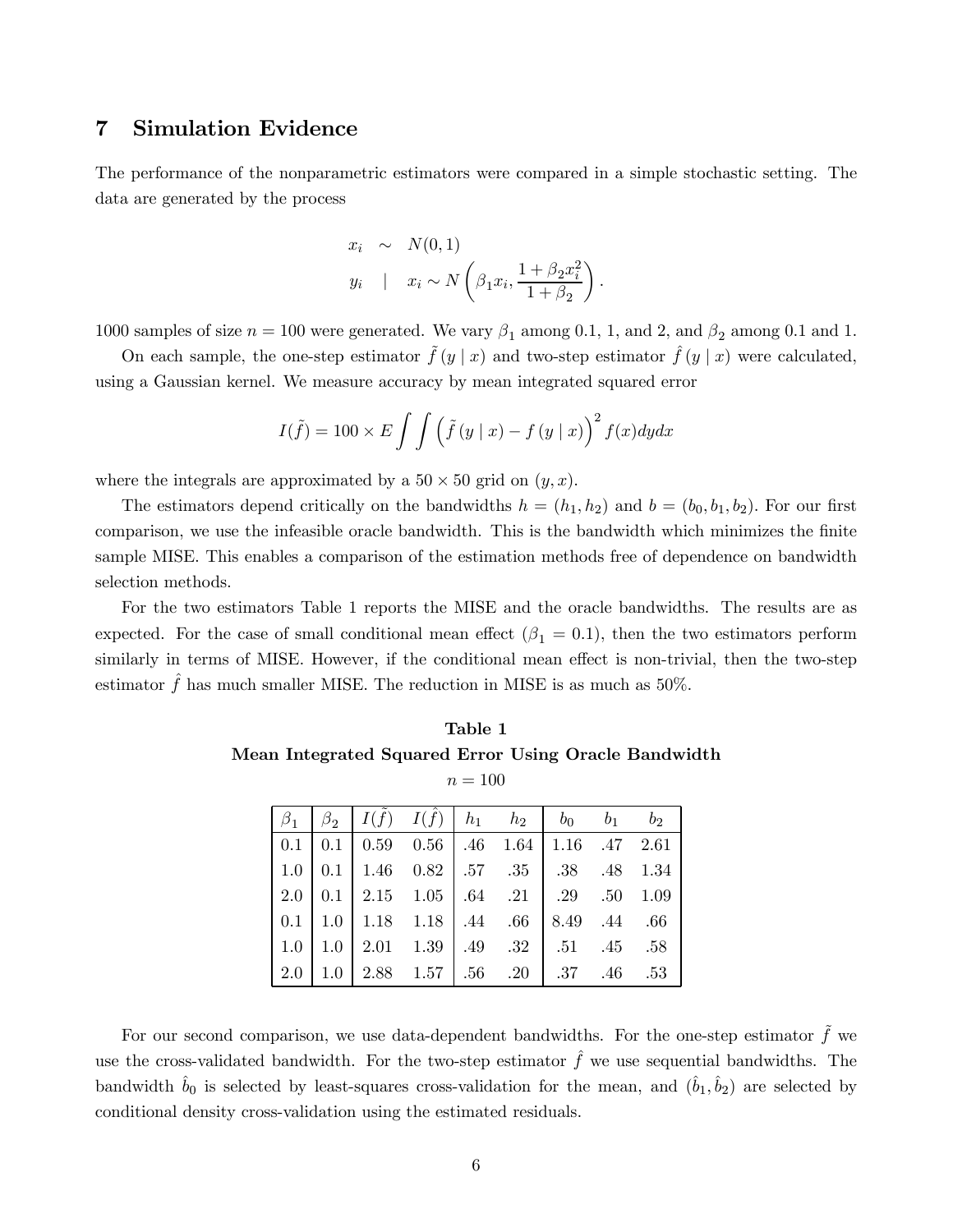Table 2 reports the MISE for the two estimators. It also reports the median data-dependent bandwidths. The qualitative results are similar to those for the optimal bandwidths, with the notable change that the improvement of the two-step estimator relative to the one-step estimator has been reduced. For the cases with small conditional mean effect  $(\beta_1 = 0.1)$  the MISE is even somewhat higher for f than for  $f$ , but in the other cases  $\hat{f}$  has much lower MISE. This suggests that further investigation into bandwidth selection may yield further improvements.

Table 2 Mean Integrated Squared Error Using Data-Dependent Bandwidths  $n = 100$ 

|         |  | $\beta_1 \left  \begin{array}{cc} \beta_2 \end{array} \right  I(\tilde{f}) - I(\hat{f}) \left  \begin{array}{cc} \hat{h}_1 & \hat{h}_2 \end{array} \right  \left  \begin{array}{cc} \hat{b}_0 & \hat{b}_1 \end{array} \right $ |  |  |  |
|---------|--|--------------------------------------------------------------------------------------------------------------------------------------------------------------------------------------------------------------------------------|--|--|--|
|         |  | $0.1 \mid 0.1 \mid 1.07 \quad 1.26 \mid .48 \quad 1.48 \mid 1.27 \quad .46 \quad 4.37$                                                                                                                                         |  |  |  |
|         |  | $1.0$   0.1   1.96 $1.34$   .61   .39   .38   .44   4.02                                                                                                                                                                       |  |  |  |
|         |  | $2.0$   0.1   2.63 1.84   .69 .23   .27 .43 2.21                                                                                                                                                                               |  |  |  |
|         |  |                                                                                                                                                                                                                                |  |  |  |
|         |  | $1.0$   $1.0$   $2.59$ $2.28$   $.53$ $.38$   $.40$ $.41$ $.97$                                                                                                                                                                |  |  |  |
| $2.0\,$ |  | 1.0   3.44   2.36   .60   .22   .30   .41   .94                                                                                                                                                                                |  |  |  |

## 8 Application to U.S. GDP Growth

Our first illustration is a time-series application. Let  $Y_t$  denote U.S. quarterly real GDP and let  $y_t =$  $100(\ln(Y_t) - \ln(Y_{t-1}))$  denotes its growth rate. We are interested in estimation of the one-step ahead conditional density  $f(y_t | y_{t-1})$ . Due to strong evidence of a shift in variance in the early 1980s, we use the sample period 1983:1-2004:3 which results in a small sample.

First, for a baseline we take the linear Gaussian model, for which least-squares yield the estimate

$$
\hat{f}_0(y_t | y_{t-1}) = \phi_{0.5} (y_t - .5 - .4y_{t-1}).
$$

Second, we estimate  $f(y_t | y_{t-1})$  using the one-step estimator with cross-validated bandwidth, and let this estimate be denoted as  $\hat{f}_1(y_t | y_{t-1})$ . The cross-validated bandwidths are  $h_1 = .26$  and  $h_2 = .20$ .

Third, we estimate the conditional density using the two-step estimator with sequential crossvalidated bandwidth, and denote this estimator as  $f_2(y_t | y_{t-1})$ . The cross-validated bandwidths are  $h_0 = .15, h_1 = .21$  and  $h_2 = 592$ . The latter value of  $h_2$  means that cross-validation eliminates the conditional smoothing in the second step, so the estimated conditional density only depends on  $y_{t-1}$ through the estimated conditional mean. This is not surprising due to our application to a small sample. This also highlights an important distinction between the one-step and two-step estimators, as the former does not have this flexibility.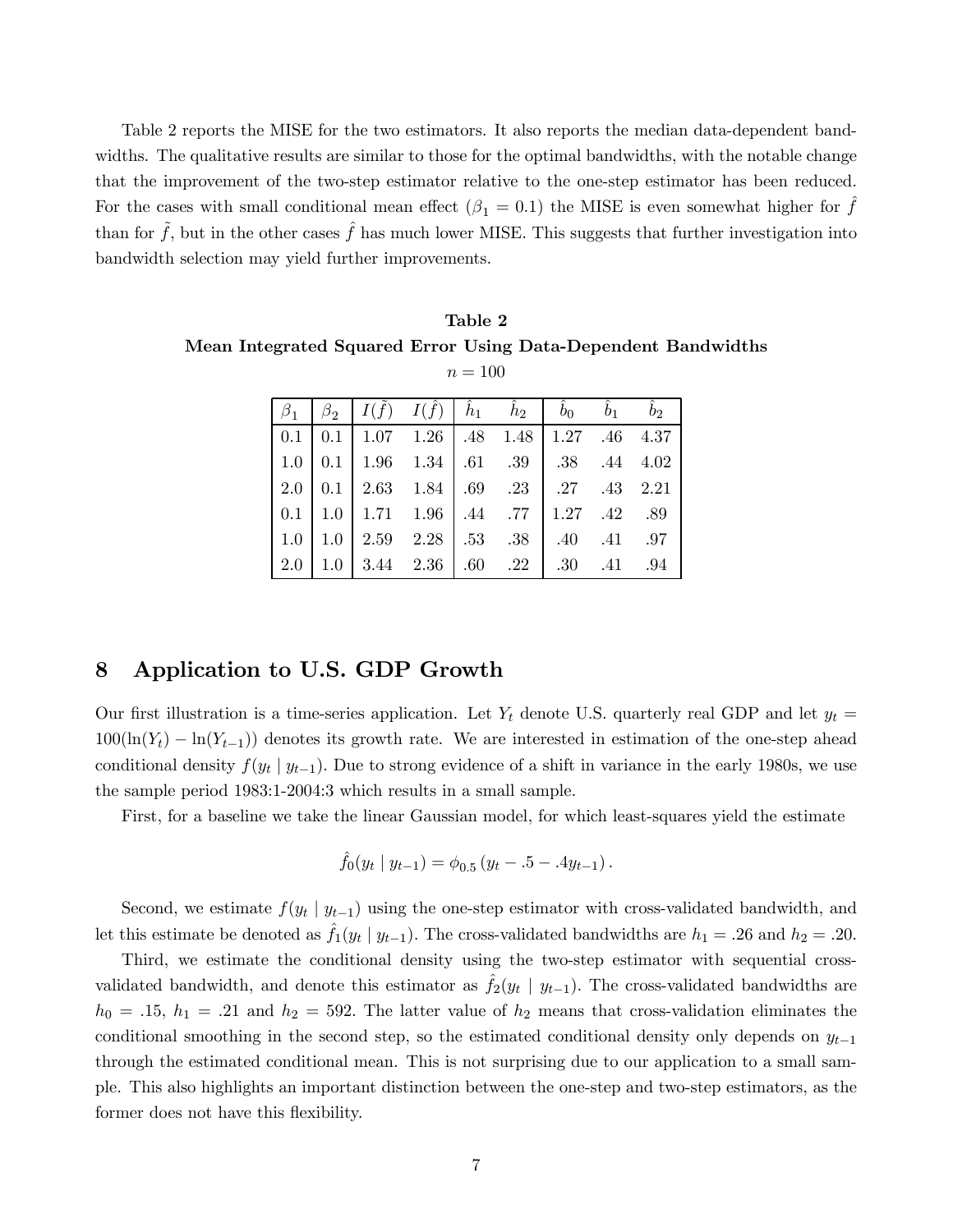Figures 1 through 4 display the three density estimates as a function of  $y_t$  for four fixed values of  $y_{t-1}$ . In general, the three estimators differ from one another. In particular, the inefficient one-step estimator appears to be mis-centered and over-dispersed in Figure 1 ( $y_{t-1} = .2$ ), and in all cases has a thicker right tail than the two-step estimator.

#### 9 Application to Wage Distrbiution

Our second illustration is a cross-section application, the conditional density of log-wages given age. For individual i let  $Y_i$  denote log wages and  $X_i$  denote Age. We take our data from the 1995 Current Population Survey, March Supplement. Our sample consists of the 2128 men aged 18 to 65 who are working (not self-employed) with positive reported earnings who have a high school diploma but no college education.

Again, we estimate  $f(y \mid x)$  using the one-step and two-step estimators with cross-validated bandwidths, denoted as  $\hat{f}_1(y | x)$  and  $\hat{f}_2(y | x)$ . The one-step cross-validated bandwidths are  $h_1 = 0.104$  and  $h_2 = 2.401$ . The two-step cross-validated bandwidths are  $b_0 = 2.07$ ,  $b_1 = 0.082$  and  $b_2 = 4.87$ . As in the prior application,  $b_2 > h_2$ , meaning that less smoothing is done in the second step than by the one-step estimator.

Figures 5 through 8 display the two density estimates as a function of y for four fixed age levels,  $x = 25, 35, 45, 45, 55.$  The two estimators differ from one another, with the two-step estimator typically more peaked.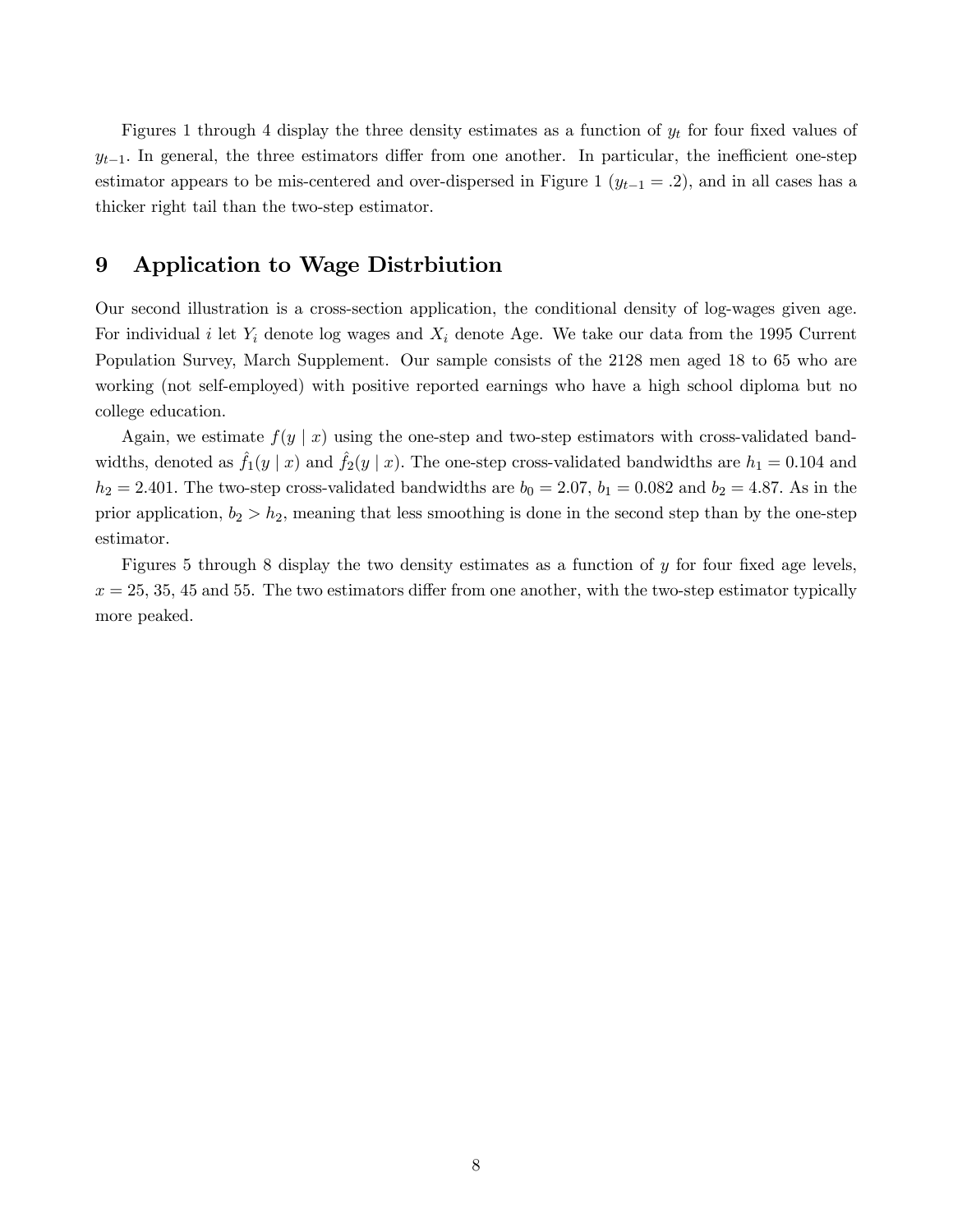## References

- [1] Bashtannyk, D.M. and Rob J. Hyndman (2001): "Bandwidth selection for kernel conditional density estimation," Computational Statistics and Data Analysis, 36, 279-298.
- [2] Fan, Jianqing and Qiwei Yao (1998): "Efficient estimation of conditional variance functions in stochastic regression, Biometrika, 85, 645-660.
- [3] Fan, Jianqing and Qiwei Yao (2003): Nonlinear Time Series: Nonparametric and Parametric Methods. New York: Springer-Verlag
- [4] Fan, Jianqing, Qiwei Yao, and Howell Tong (1996): "Estimation of conditional densities and sensitivity measures in nonlinear dynamical systems," *Biometrika*, 83, 189-206.
- [5] Fan, Jianqing and Tsz Ho Yim (2004): "A cross-validation method for estimating conditional densities," Biometrika, forthcoming.
- [6] Hall, Peter, Jeff Racine and Qi Li (2004): "Cross-validation and the estimation of conditional probability densities," working paper.
- [7] Hall, Peter, R.C.L. Wolff and Qiwei Yao (1999): "Methods for estimating a conditional distribution function," Journal of the American Statistical Association, 94, 154-163.
- [8] Hansen, Bruce E. (2004): "Uniform Convergence Rates for Kernel Estimation," working paper.
- [9] Hyndman, Rob J. and Qiwei Yao (2002): "Nonparametric estimation and symmetry tests for conditional density functions," Nonparametric Statistics, 14, 259-278.
- [10] Hyndman, Rob J., D.M. Bashtannyk and G.K. Grunwald (1996): "Estimating and visualizing conditional densities," Journal of Computational and Graphical Statistics, 5, 315-336.
- [11] Polonik, W. and Qiwei Yao (2000): "Conditional minimum volume preditive regions for stochastic processes," Journal of the American Statistical Association, 95, 509-519.
- [12] Robinson, Peter M. (1991): "Consistent nonparametric entropy-based testing," Review of Economic Studies, 58, 437-453.
- [13] Rosenblatt, M. (1969): "Conditional probability density and regression estimates," in Multivariate Analysis II, Ed. P.R. Krishnaiah, pp. 25-31. New York: Academic Press.
- [14] Tjostheim, D. (1994): "Non-linear time series: A selective review," Scandinavian Journal of Statistics, 21, 97-130.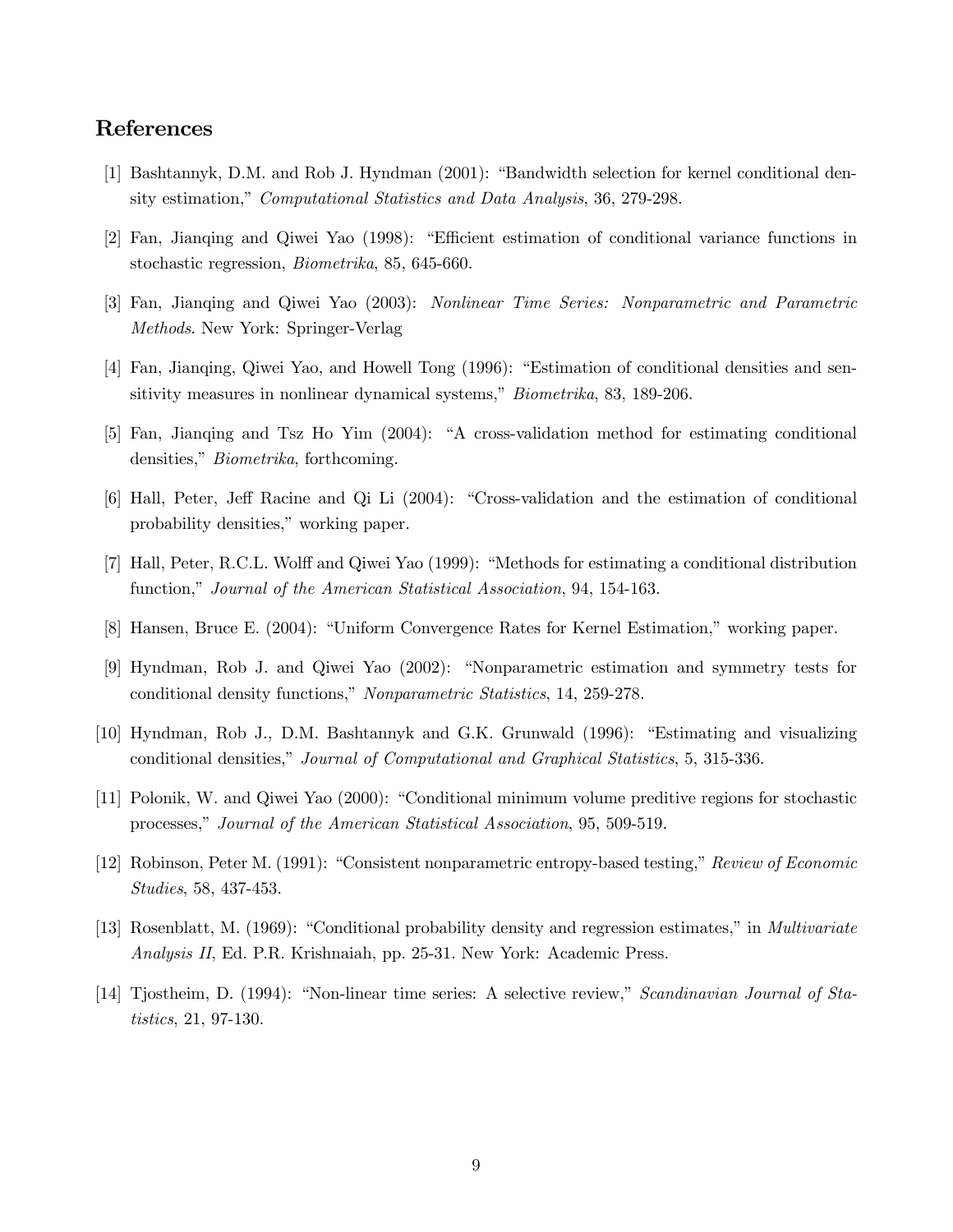# 10 Appendix

The proofs contained here are incomplete sketches, and omit regularity conditions.

We first state two results from Hansen (2004).

#### Lemma 1 Let

$$
\hat{G}(x, z) = \frac{1}{h_1 h_2 n} \sum_{i=1}^n \psi(Y_i, X_i, Z_i) G_1\left(\frac{x - X_i}{h_1}\right) G_2\left(\frac{z - Z_i}{h_2}\right).
$$

Under regularity conditions

$$
\sup_{x \in R, z \in R} \left| \hat{G}(x, z) - E\hat{G}(x, z) \right| = O_p\left( \left( \frac{\log n}{h_1 h_2 n} \right)^{1/2} \right).
$$

Let  $\delta_n = (\log n)^{-1/2}$  and define the set

$$
S_n = \left\{ x \in R : f(x) \ge \delta_n \text{ and } \left| \frac{d^3}{dx^3} m(x) \right| \le \delta_n \right\}.
$$

**Lemma 2** Uniformly for  $x \in S_n$ 

$$
\hat{m}(x) - m(x) = f(x)^{-1} \frac{1}{n} \sum_{i=1}^{n} K_{b_0} (x - X_i) e_i - b_0^2 \sigma_k^2 f(x)^{-1} \left( f^{(1)}(x) m^{(1)}(x) + m^{(2)}(x) \right) + O_p \left( (\log n) n^{-3/5} \right).
$$

Define

$$
\hat{g}^*(e \mid x) = \frac{\sum_{i=1}^n K_{b_2} (x - X_i) K_{b_1} (e - e_i)}{\sum_{i=1}^n K_{b_2} (x - X_i)}.
$$

**Lemma 3** Uniformly for  $e, x \in R \times S_n$ 

$$
\hat{g}(e \mid x) - \hat{g}^*(e \mid x) = O_p((\log n)^{1/2} n^{-2/5})
$$

Proof. Observe that

$$
\hat{g}(e \mid x) - \hat{g}^*(e \mid x) = B_n^{-1} A_n
$$
  
\n
$$
A_n = \frac{1}{n} \sum_{i=1}^n K_{b_2} (x - X_i) (K_{b_1} (e - \hat{e}_i) - K_{b_1} (e - e_i))
$$
  
\n
$$
B_n = \frac{1}{n} \sum_{i=1}^n K_{b_2} (x - X_i).
$$

Since

$$
EK_{b_2}(x - X_i) = f(x) + O(b_2^2) = f(x) + O(n^{-1/3})
$$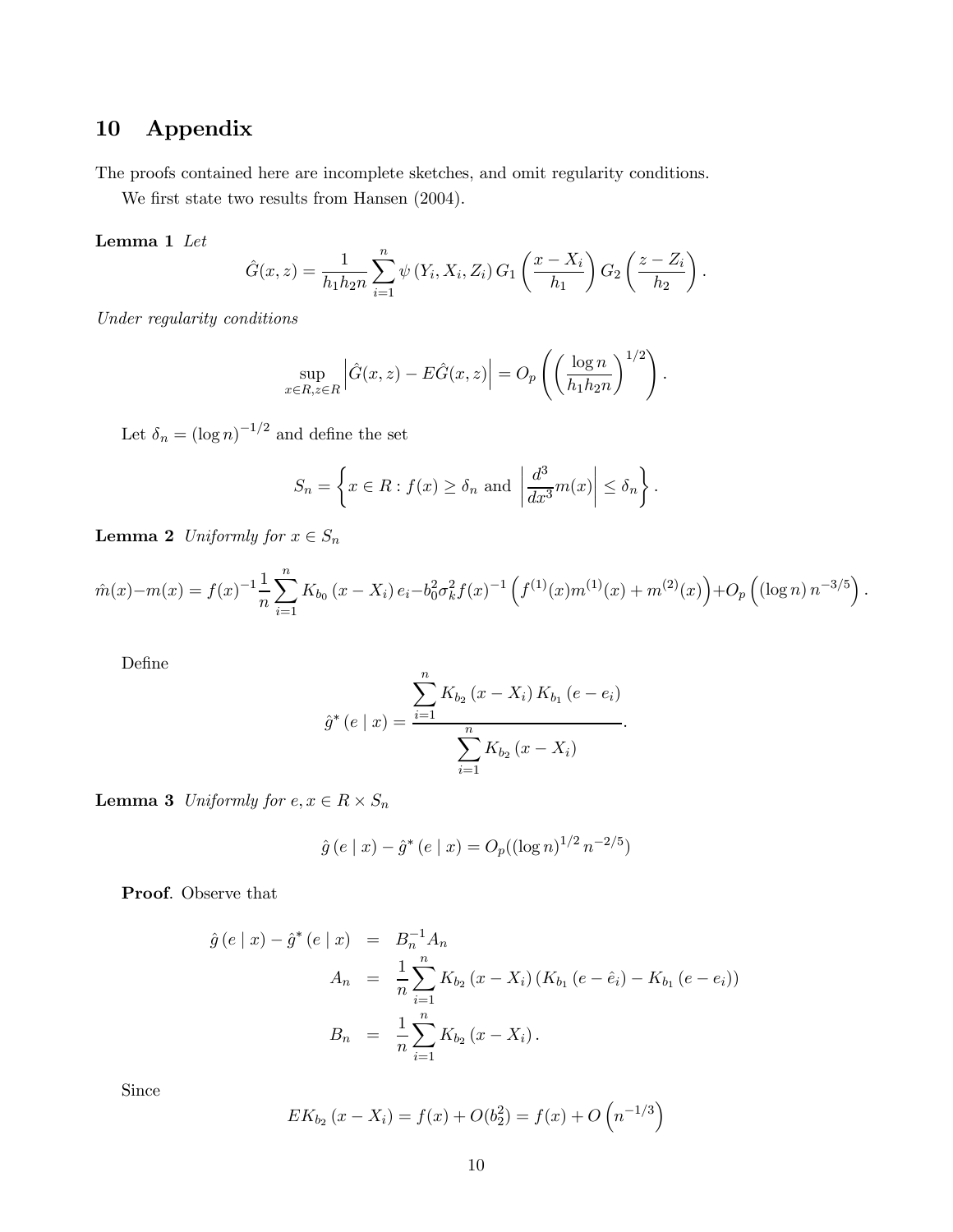then using Lemma 1, uniformly in  $x\in R$ 

$$
B_n = f(x) + O\left(n^{-1/3}\right) + O_p\left(\left(\frac{\log n}{b_2 n}\right)^{1/2}\right) = f(x) + O_p\left(n^{-1/3}\right)
$$

and by a Taylor expansion, uniformly for  $x\in S_n$ 

$$
B_n^{-1} - f(x)^{-1} = O_p\left(\delta_n^{-2} n^{-1/3}\right).
$$

Next, to decompose  $A_n$ , first observe that by a Taylor expansion

$$
K_{b_1} (e - \hat{e}_i) - K_{b_1} (e - e_i) \simeq K_{b_1}^{(1)} (e - e_i) (e_i - \hat{e}_i)
$$
  
= 
$$
\frac{1}{b_1^2} K^{(1)} \left( \frac{e - e_i}{b_1} \right) (\hat{m}(X_i) - m(X_i)).
$$

Second, by Lemma 2, uniformly in  $i$ 

$$
\hat{m}(X_i) - m(X_i) = f(X_i)^{-1} \frac{1}{nb_0} \sum_{j=1}^n K\left(\frac{X_i - X_j}{b_0}\right) e_j
$$

$$
-b_0^2 \sigma_k^2 f(X_i)^{-1} \left(f^{(1)}(X_i) m^{(1)}(X_i) + m^{(2)}(X_i)\right)
$$

$$
+ O_p\left((\log n) n^{-3/5}\right).
$$

Together

$$
A_n \simeq \frac{1}{n} \sum_{i=1}^n K_{b_2} (x - X_i) \frac{1}{b_1^2} K^{(1)} \left( \frac{e - e_i}{b_1} \right)
$$
  
\n
$$
\left[ f(X_i)^{-1} \frac{1}{nb_0} \sum_{j=1}^n K \left( \frac{X_i - X_j}{b_0} \right) e_j - b_0^2 \sigma^2(K) f(X_i)^{-1} f^{(1)}(X_i) m^{(1)}(X_i) + O_p \left( (\log n) n^{-3/5} \right) \right]
$$
  
\n
$$
= \frac{1}{n^2 b_0 b_1^2 b_2} \sum_{1 \le i \ne j \le n} K \left( \frac{x - X_i}{b_2} \right) K^{(1)} \left( \frac{e - e_i}{b_1} \right) K \left( \frac{X_i - X_j}{b_0} \right) f(X_i)^{-1} e_j
$$
  
\n
$$
+ \frac{K(0)}{n^2 b_0 b_1^2 b_2} \sum_{i=1}^n K \left( \frac{x - X_i}{b_2} \right) K^{(1)} \left( \frac{e - e_i}{b_1} \right) f(X_i)^{-1} e_i
$$
  
\n
$$
- \frac{b_0^2 \sigma_k^2}{nb_1^2 b_2} \sum_{i=1}^n K \left( \frac{x - X_i}{b_2} \right) K^{(1)} \left( \frac{e - e_i}{b_1} \right) f(X_i)^{-1} f^{(1)}(X_i) m^{(1)}(X_i)
$$
  
\n
$$
- \frac{b_0^2 \sigma_k^2}{nb_1^2 b_2} \sum_{i=1}^n K \left( \frac{x - X_i}{b_2} \right) K^{(1)} \left( \frac{e - e_i}{b_1} \right) f(X_i)^{-1} m^{(2)}(X_i)
$$
  
\n
$$
+ \frac{1}{nb_1^2 b_2} \sum_{i=1}^n K \left( \frac{x - X_i}{b_2} \right) K^{(1)} \left( \frac{e - e_i}{b_1} \right) O_p \left( (\log n) n^{-3/5} \right)
$$
  
\n
$$
= A_{1n} + A_{2n} + A_{3n} + A_{4n} + A_{5n}
$$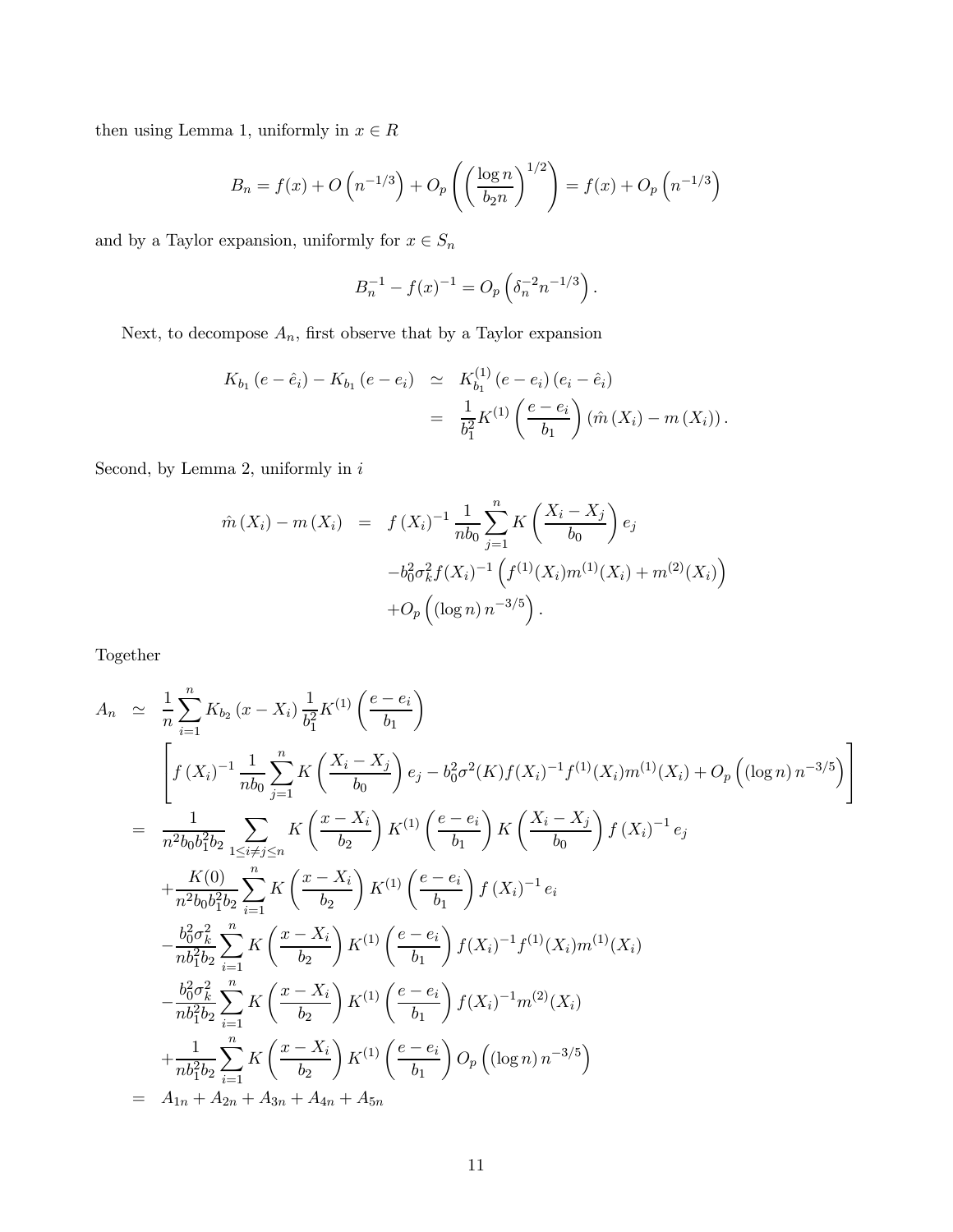say. We now examine the four terms on the right-hand-side, in reverse

First, observe that

$$
E\frac{1}{b_1^2b_2} \left( K \left( \frac{x - X_i}{b_2} \right) K^{(1)} \left( \frac{e - e_i}{b_1} \right) \right) = \frac{1}{b_1^2b_2} \int \int K \left( \frac{x - u}{b_2} \right) K^{(1)} \left( \frac{e - v}{b_1} \right) g \left( v \mid u \right) f(u) dv du
$$
  

$$
= \frac{1}{b_1} \int \int K \left( u \right) K^{(1)} \left( v \right) g \left( e - b_1 v \mid x - b_2 u \right) f \left( x - b_2 u \right) dv du
$$
  

$$
= - \int K^{(1)} \left( v \right) v g^{(1)} \left( e \mid x \right) f(x) dv + O \left( b_1^2 \right) + O \left( b_2^2 \right)
$$
  

$$
= g^{(1)} \left( e \mid x \right) f(x) + O \left( n^{-1/3} \right)
$$

Thus using Lemma 1

$$
A_{5n} = \left( g^{(1)} (e \mid x) f(x) + O \left( n^{-1/3} \right) + \frac{1}{b_1} O_p \left( \left( \frac{\log n}{b_1 b_2 n} \right)^{1/2} \right) \right) O_p \left( (\log n) n^{-3/5} \right)
$$
  
=  $O_p \left( (\log n) n^{-3/5} \right)$ 

Second,

$$
E \frac{b_0^2}{b_1^2 b_2} K \left( \frac{x - X_i}{b_2} \right) K^{(1)} \left( \frac{e - e_i}{b_1} \right) f(X_i)^{-1} f^{(1)}(X_i) m^{(1)}(X_i)
$$
  
= 
$$
\frac{b_0^2}{b_1^2 b_2} \int \int K \left( \frac{x - u}{b_2} \right) K^{(1)} \left( \frac{e - v}{b_1} \right) f^{(1)}(u) m^{(1)}(u) g(v \mid u) dv du
$$
  
= 
$$
b_0^2 f^{(1)}(x) m^{(1)}(x) g^{(1)}(e \mid x) + O \left( n^{-2/3} \right)
$$
  
= 
$$
O(n^{-2/5})
$$

so by Lemma 1

$$
A_{3n} = O(n^{-2/5}) + \frac{b_0^2}{b_1} O_p\left(\left(\frac{\log n}{b_1 b_2 n}\right)^{1/2}\right) = O_p(n^{-2/5})
$$

Third, similarly,

$$
E \frac{1}{b_0 b_1^2 b_2} K \left( \frac{x - X_i}{b_2} \right) K^{(1)} \left( \frac{e - e_i}{b_1} \right) f(X_i)^{-1} e_i = O \left( \frac{1}{b_0} \right)
$$

Thus

$$
EA_{2n} = O\left(\frac{1}{nb_0}\right) = O\left(n^{-5/6}\right)
$$

and

$$
A_{2n} = O\left(n^{-5/6}\right) + \frac{1}{nb_0b_1}O_p\left(\left(\frac{\log n}{b_1b_2n}\right)^{1/2}\right) = O\left(n^{-5/6}\right).
$$

Finally, we turn to  $A_{1n}$ . Note that  $EA_{1n} = 0$ . A tedious argument [to be completed] bounds  $E(A_{1n}^2)$ .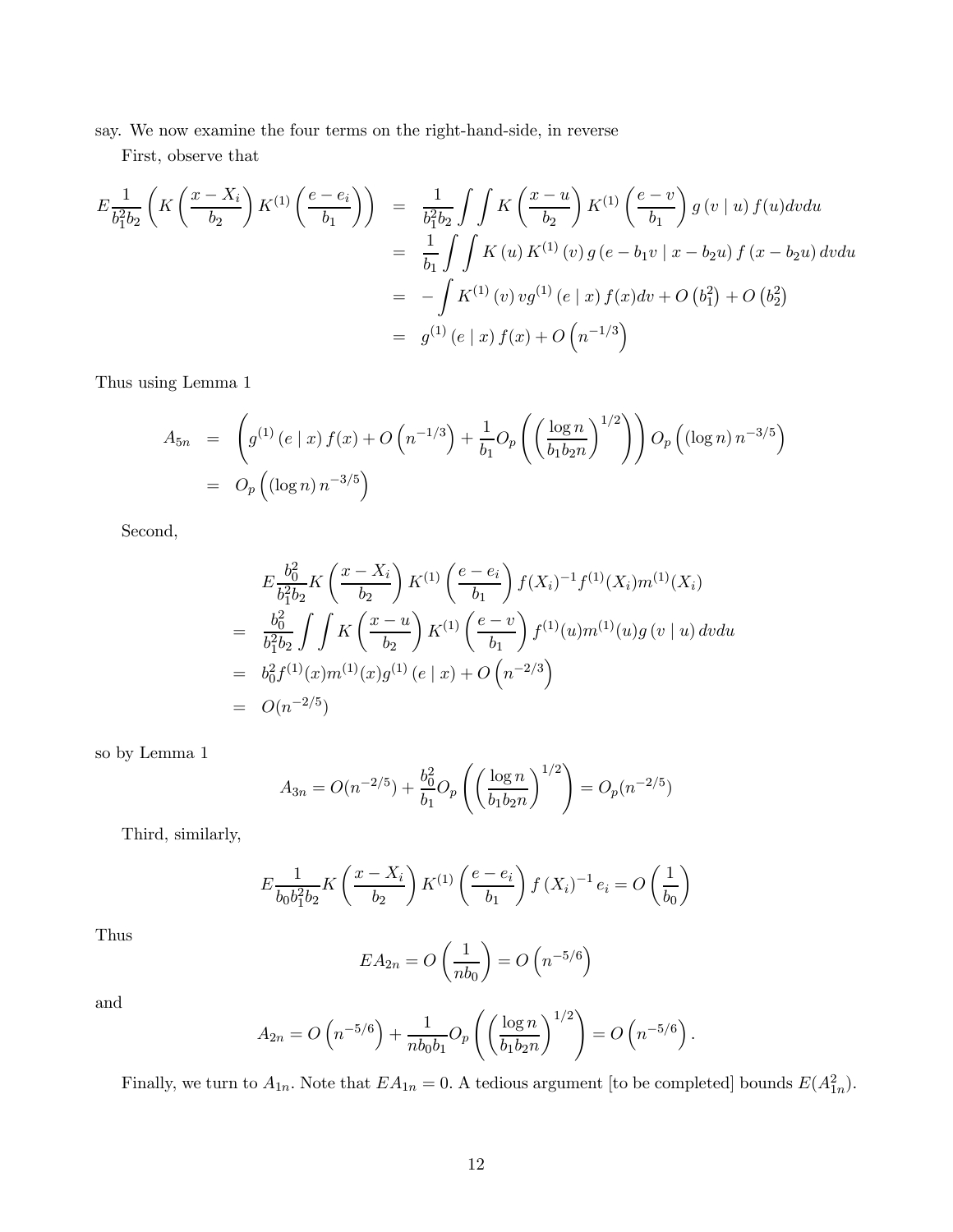Together, we have  $A_n = O_p(n^{-2/5})$  and hence

$$
\hat{g}(e \mid x) - \hat{g}^*(e \mid x) = \left( f(x)^{-1} + O_p\left(\delta_n^{-2} n^{-1/3}\right) \right) O_p(n^{-2/5})
$$

$$
= O_p((\log n)^{1/2} n^{-2/5})
$$

Proof of Theorem 1. By Lemma 3,

$$
\hat{f}(y \mid x) = \hat{g}(y - \hat{m}(x) \mid x) \n= \hat{g}^*(y - \hat{m}(x) \mid x) + O_p((\log n)^{1/2} n^{-2/5}).
$$

By a Taylor expansion

 $\blacksquare$ 

$$
\begin{array}{rcl} |\hat{g}^*(y - \hat{m}(x) \mid x) - \hat{g}^*(y - m(x) \mid x)| & \leq & \sup_{e,x} \left| \frac{\partial}{\partial e} \hat{g}^*(e \mid x) \right| |\hat{m}(x) - m(x)| + O_p((\log n)^{1/2} n^{-2/5}) \\ & = & O_p((\log n)^{1/2} n^{-2/5}) \end{array}
$$

Hence

$$
\hat{f}(y \mid x) = \hat{g}^*(e \mid x) + O_p((\log n)^{1/2} n^{-2/5})
$$

with  $e = y - m(x)$  and therefore

$$
n^{-2/6} \left( \hat{f}(y \mid x) - f(y \mid x) \right) = n^{-2/6} \left( \hat{g}^*(e \mid x) - g(e \mid x) - \theta_2 \right) + O_p((\log n)^{1/2} n^{2/6 - 2/5})
$$
  

$$
\rightarrow^d \qquad N \left( \theta_2, \sigma_2^2 \right)
$$

as the asymptotic distribution of  $\hat{g}^*$  is well known. ■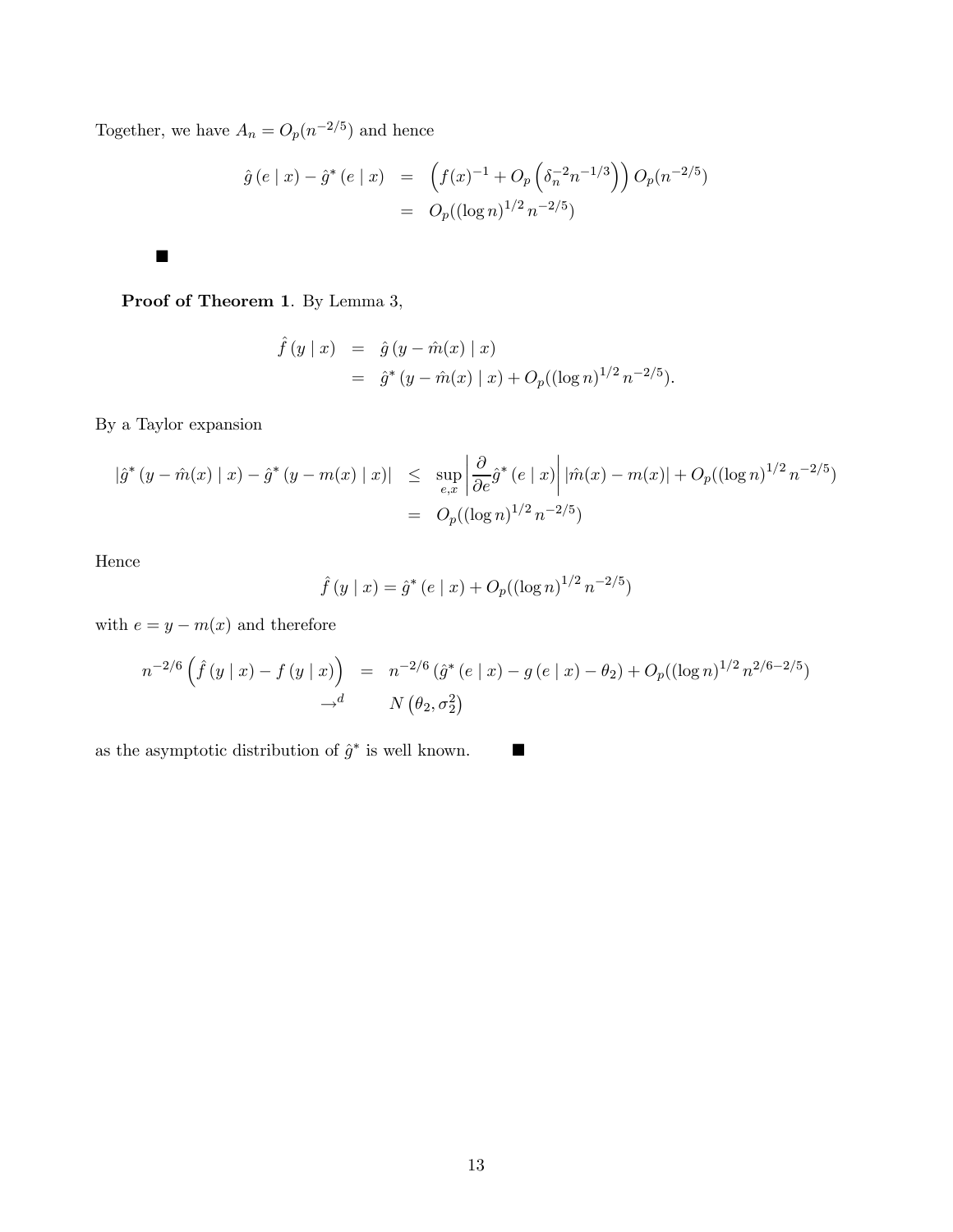

Figure 1 Conditional Density Estimates,  $y_{t-1}=0.2$ 

Figure 2 Conditional Density Estimates,  $y_{t-1}=0.6$ 

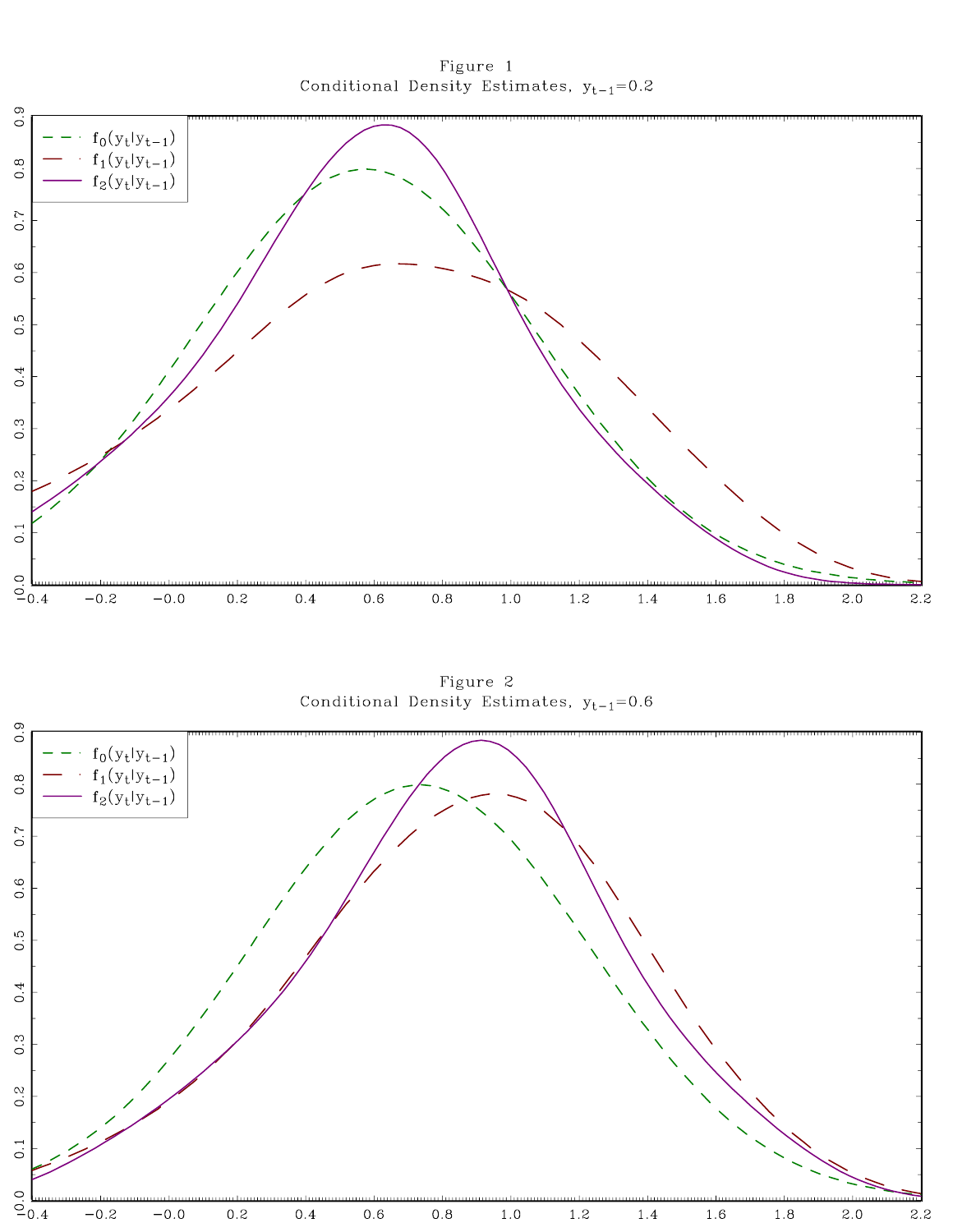Figure 3 Conditional Density Estimates,  $y_{t-1}=1.0$ 



Figure 4 Conditional Density Estimates,  $y_{t-1} = 1.4$ 

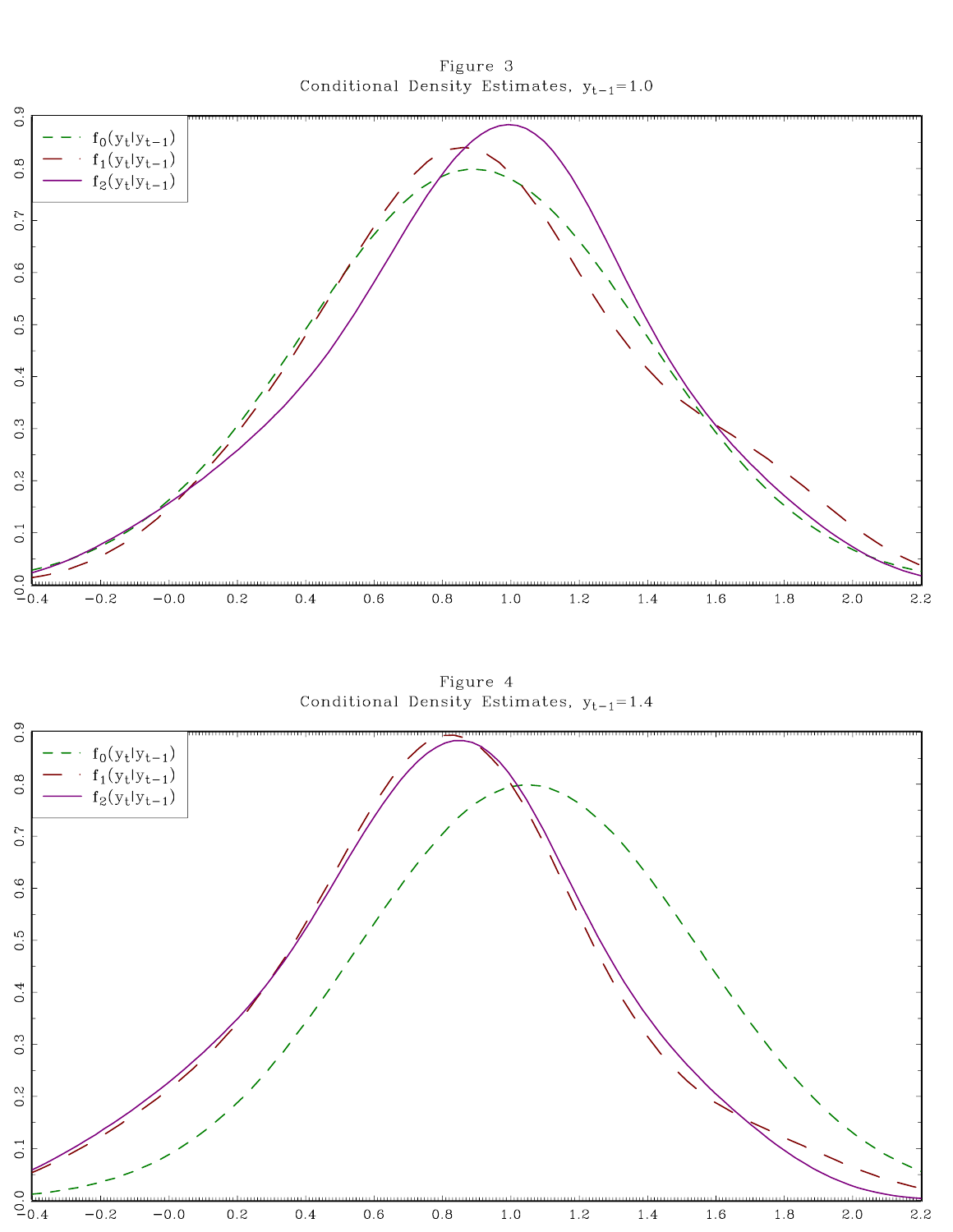Figure 5 Log(Wage) Conditional Density, Age=25



Figure 6  $Log(Wage)$  Conditional Density, Age=35